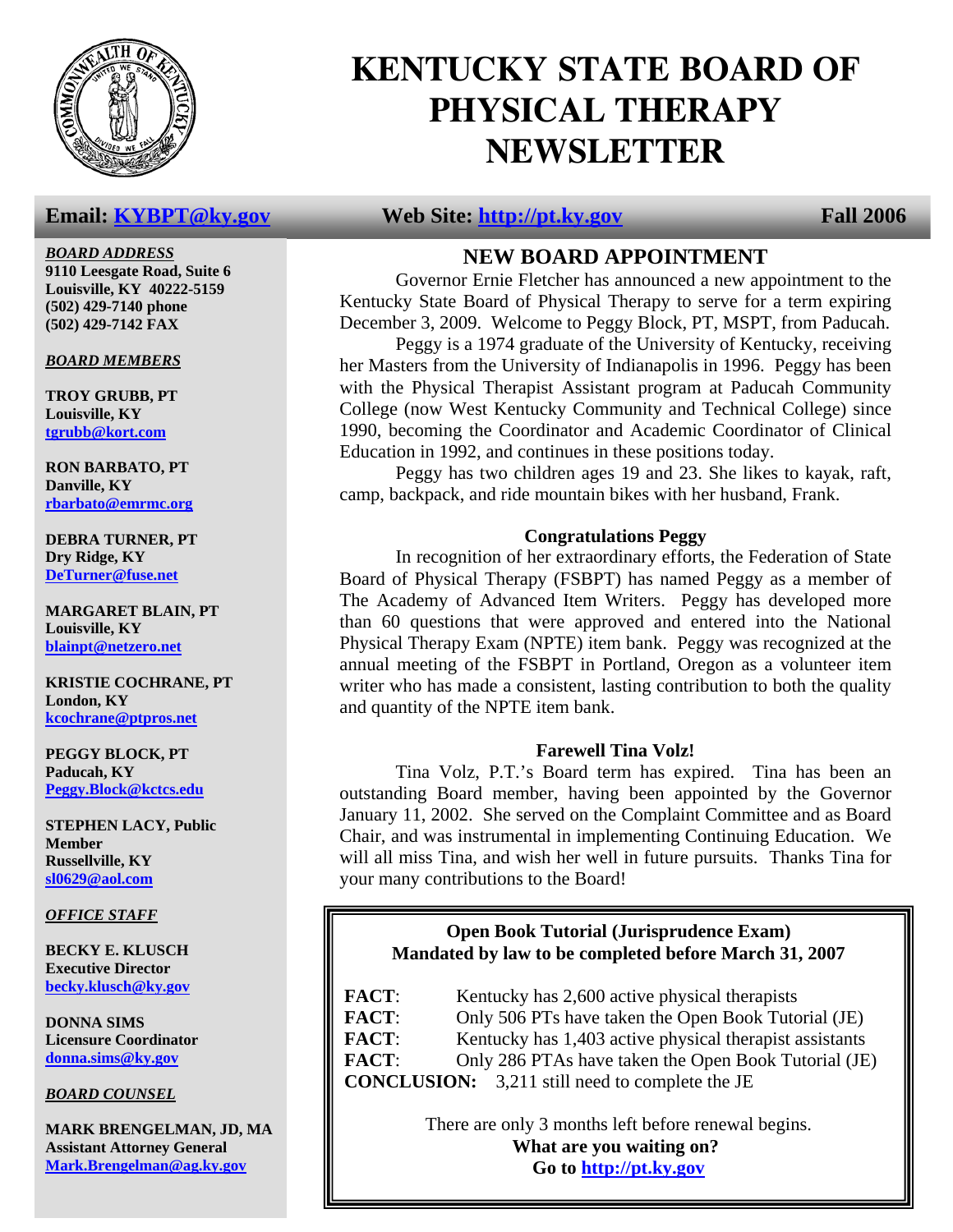### *A Message From the Chair:*

 Recently, the Kentucky State Board of Physical Therapy (KSBPT) revisited the issue of the utilization of controlled substances during the course of physical therapy practice in the state of Kentucky. Often, there is confusion over what the law states regarding this matter. Although there is no prohibition regarding the use of appropriate controlled substances by KRS 327 or KAR 201 Ch.22, which govern the practice of physical therapy in Kentucky, physical therapists *are prohibited* by federal and state law from dispensing controlled substances (e.g. Dexamethasone) from a common container for general use in the treatment of a patient. It *is lawful* for physical therapists to use controlled substances in the treatment of a patient when the substance has been appropriately prescribed to the individual and the administration of the substance is utilized from an individually labeled container for only that patient. This has been recently reaffirmed by the KSBPT and the Kentucky Board of Pharmacy.

 Although the acquisition of individually labeled containers of controlled substances seems burdensome to practical patient care, and even more so as we progress toward true autonomy of practice, it is nonetheless important to remain compliant with any law that may affect the practice of physical therapy. I encourage every individual to fully understand how not only the Physical Therapy Practice Act affects your practice, but to understand the implications that may be involved by knowingly or unknowingly violating other contemporary laws, such as those found in federal and state pharmacy laws. You, as an individual practitioner, regardless of position or employment, are responsible for compliance and for your license to practice physical therapy. However, we, at the KSBPT, will always strive to ensure you are informed and unencumbered in your practice as much as possible.

Irapthult, P

Troy L. Grubb, PT Chairman, KSBPT



### http://pt.ky.gov

Have you visited our website? There is a wealth of information on this site for credential holders and the general public. Please visit the website frequently for updated information.

For example, you can find:

- Credential Search to check if someone is licensed
- Jurisprudence Review Course (22 minutes)
- Jurisprudence Exam
- The Practice Act Laws and Regulations
- Opinions of the Board
- Approved Continued Competency Courses
- Information on how to get a course approved
- Complaint forms and procedures
- Board history
- Current Board members
- Calendar
- Links to APTA, KPTA, FSBPT and more
- Listing of physical therapy boards across the USA
- Newsletters listing Disciplinary Actions

If you can't find what you are looking for on the website, please call the board office at (502)429-7140 or email us at KYBPT@ky.gov Becky and Donna will be happy to assist you.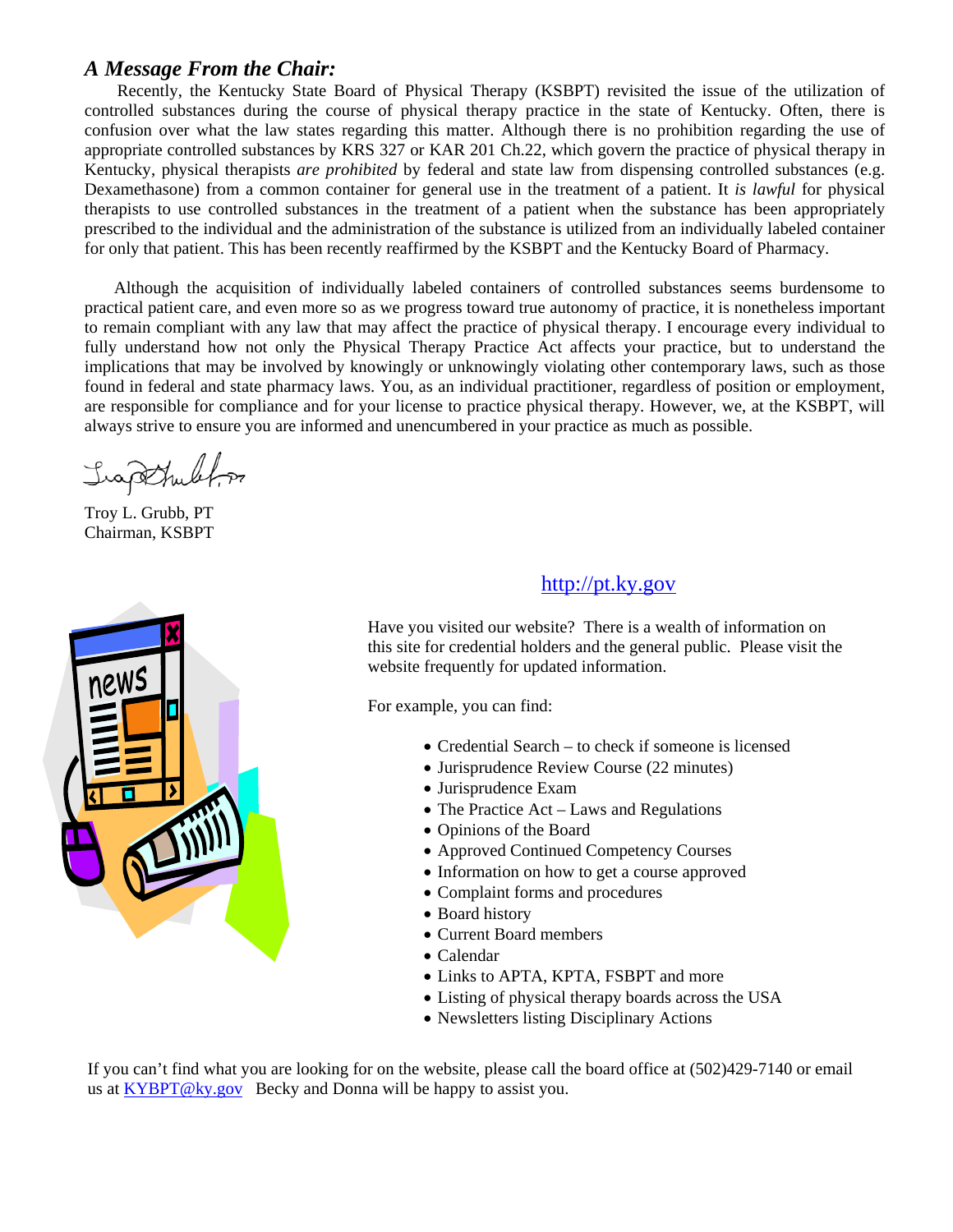# **Top 10 Ways to Lose your License or Certificate**

#### **1. Substance abuse**

- Excessive use of alcohol
- Abusive use of controlled drugs
- Impairment by mental, physical, or other condition that impedes competent practice
- \* Contact the Impaired Physical Therapy Practitioners Committee (IPTPC) PACE program for confidential help at http://pt.ky.gov/complaints/ or (502)749-8385

### **2. Insufficient documentation and record keeping**

- Failure to perform an initial evaluation before providing treatment
- Failure to complete an assessment of the patient and reassessments at the frequency mandated according to the requirements in 201 KAR 22:053, Section 4(3)
- Failure to include the treatment. frequency/duration, and measurable goals in the treatment plan
- Failure to document in the progress notes the patient's current treatment, any adverse response to treatment; and data obtained by all objective tests performed.
- \* Presumption: If it isn't in the records, it did not happen!

#### **3. Unlicensed practice**

- Failure to renew yet continue practicing
- Failure to obtain license or certificate before engaging in direct patient care in Kentucky
- Inappropriate delegation of duties to unlicensed personnel
- Continuing to practice on a temporary permit and engaging in direct patient care after failing the exam

#### **4. Substandard patient care (Negligence)**

- Failure to develop an appropriate treatment plan
- Practicing beyond the scope of the credential holder's training, expertise and experience.
- Care provided by a PTA that is inconsistent with the plan of care
- Failure to reassess according to the requirements in 201 KAR 22:053, Section 4 (3)
- **Providing inappropriate treatment for the patient's** diagnosis

#### 5. **Patient abuse – gross negligence or gross**  incompetence

- **Hitting a patient**
- Neglecting a patient
- Verbally abusing a patient

#### **6. Fraud and material deception in the practice of physical therapy**

- Falsely reporting or changing treatment dates to obtain reimbursement
- Engaging in fraud or material deception in the delivery of the professional service
- **Billing for services not provided**
- Advertising physical therapy services in a false or misleading manner

#### **7. Unethical behavior**

- Failing to respect the rights and dignity of all patients
- Failing to report to the Board any violation of KRS Chapter 327 or 201 KAR Chapter 22 within thirty days
- Failing to report to the Board any civil judgment or claim made against a credential holder relating to their physical therapy practice within thirty days.
- Continuing physical therapy services beyond the point of reasonable benefit to the patient, unless the patient consents in writing

#### **8. Boundary violations and sexual misconduct or contact**

- Any sexual relationship with a patient of yours or any patient of the facility where you provide physical therapy
- Inappropriate speech or touching
- Inappropriate gestures, comments, photographs, posters, cartoons
- Sexual harassment including inappropriate sexual or offensive language

#### **9. Professional misconduct and criminal conviction**

- Forging patient or staff signatures
- Creating false medical records or reports
- Criminal conviction in any state of any felony, or of any misdemeanor which affects the credential holder's ability to continue to practice competently and safely (other than moving violations not involving alcohol or drug impairment)
- Failing to pay child support
- Defaulting on student loans
- Obtaining or attempting to obtain a credential by fraud or material deception
- Making a false statement to the Board on any of the renewal application questions

#### **10. Standards of Practice – performance of substandard patient care by the credential holder or persons working under his/her supervision**

- Failure to refer the patient to another professional when the treatment or service is beyond the credential holder's scope of practice
- Failure to explain the plan of care to the patient or the patient's family
- Failure to disclose in writing to each patient any financial interest or compensation or other value to be received by the referral source for services provided by the credential holder
- Failure or refusal to obey any lawful order or administrative regulation of the Board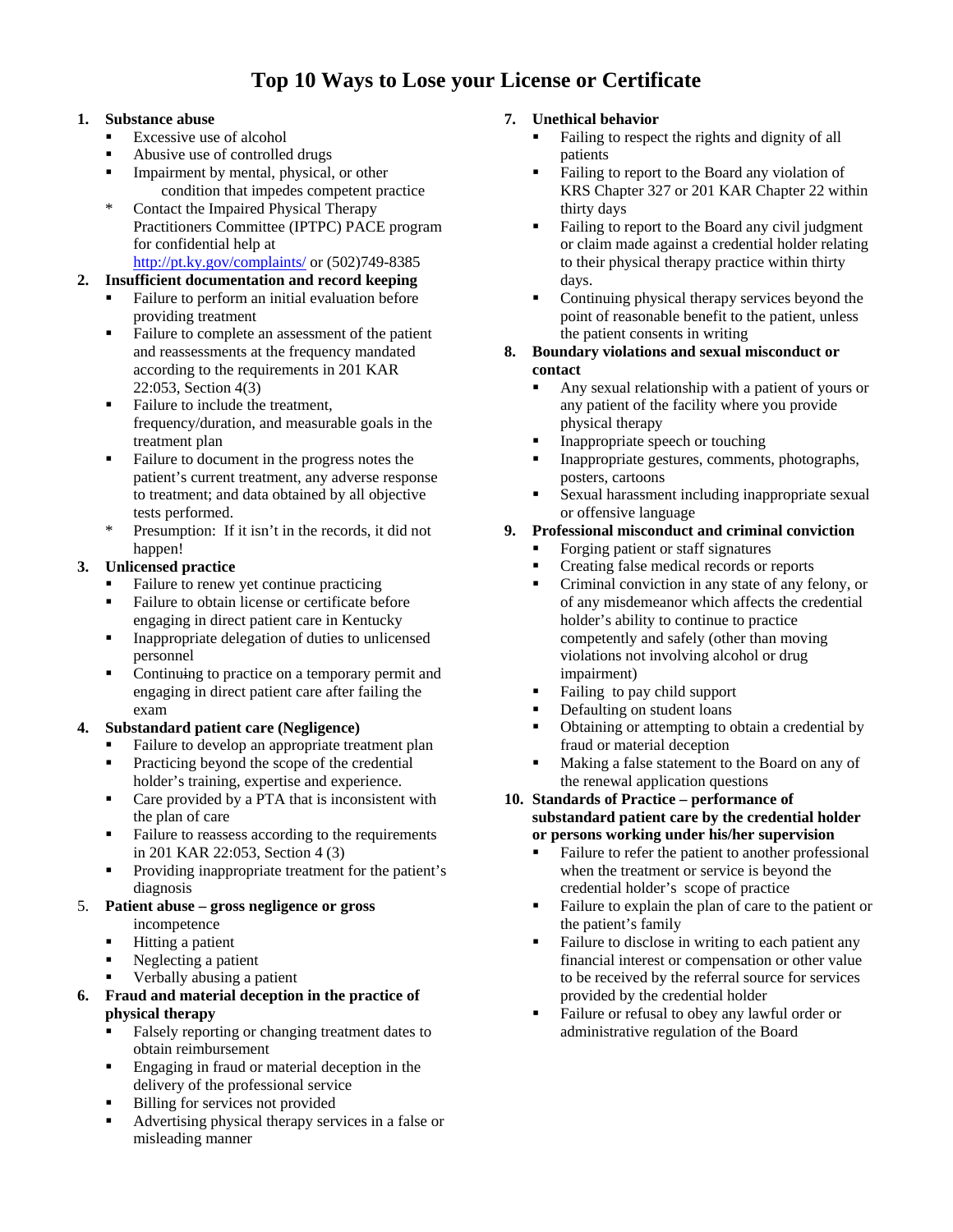### **Regulation Changes**

**To clarify the continued competency requirements, 201 KAR 22:045 has been amended effective 9/1/06 and is included below. Look on our website at http://pt.ky.gov for the Practice Act in its entirety.** 

#### **201 KAR 22:045. Continued competency requirements and procedures.**

RELATES TO: KRS 327.010(1), (2), 327.070

STATUTORY AUTHORITY: KRS 327.040(10)

 NECESSITY, FUNCTION, AND CONFORMITY: KRS 327.040(10) authorizes the board to promulgate administrative regulations establishing a measure of continued competency as a condition of license renewal. This administrative regulation establishes continued competency requirements and procedures.

#### Section 1. Definitions.

- (1) "Contact hour" means the number of hours spent participating in an activity;
- (2) "Continued competency" means a planned learning experience relating to the scope of physical therapy practice in KRS 327.010(1) whether the subject is intervention, examination, research, documentation, education, or management of health care delivery systems.
- (3) "Practice in the field of physical therapy" means direct patient care, management of patient care, or teaching in a physical therapy educational program.

#### Section 2.

- (1) A credential holder applying for renewal shall have completed the continued competency requirements established in subsections (2) and (3) of this section during the preceding renewal period. Continued competency shall be based on contact hours awarded.
	- (a) For a physical therapist, the board shall require thirty (30) contact hours as a condition of licensure renewal. These hours shall be obtained as follows:
		- 1. Two (2) hours shall be awarded for the successful completion of an open book tutorial provided by the board on current physical therapy laws and administrative regulations per biennium;
		- 2. At least eighteen (18) hours shall be earned from Category 1 described in subsection (2) of this section; and
		- 3. No more than ten (10) hours may be earned from Category 2 described in subsection (3) of this section.
	- (b) For a Physical Therapist Assistant, the board shall require twenty (20) contact hours as a condition of renewal. These hours shall be obtained as follows:
		- 1. Two (2) hours shall be awarded for the successful completion of an open book tutorial provided by the board on current physical therapy laws and administrative regulations per biennium;
		- 2. At least ten (10) hours shall be earned from Category 1 described in subsection (2) of this section; and
		- 3. No more than eight (8) hours may be earned from Category 2 described in subsection (3) of this section.
- (2) Category 1 continued competency shall be any of the following:
	- (a) Completion of courses, seminars, workshops, symposia, or home study courses consisting of at least three (3) contact hours that have been approved by KSBPT or its designee;
	- (b) Completion or auditing of an accredited postsecondary educational institution credit course,
		- 1. Twelve (12) contact hours shall be awarded for each semester credit hour completed; and
		- 2. Eight (8) contact hours shall be awarded for each quarter credit hour completed;
	- (c) Presentation of continuing education courses, workshops, seminars, or symposia that have been approved by KSBPT or its designee;
	- (d) Authorship of a presented scientific poster, scientific platform presentation or published article undergoing peer review, but not more than ten (10) contact hours per event with a maximum of two (2) events per biennium;
	- (e) Teaching a physical therapy or physical therapist assistant credit course if that teaching is not the primary employment of the credential holder, but not more than twenty (20) contact hours per biennium;
	- (f) Certification or recertification of clinical specialization within the scope of physical therapy practice. Twenty-eight (28) contact hours shall be awarded per biennium;
	- (g) Completion of a clinical residency program, but not more than five (5) contact hours for each week of residency with a maximum of twenty-eight (28) contact hours per program per biennium;
	- (h) Engaging in the practice of physical therapy as defined by KRS 327.010(2) at least 1000 hours per biennium. Five (5) contact hours shall be awarded per biennium;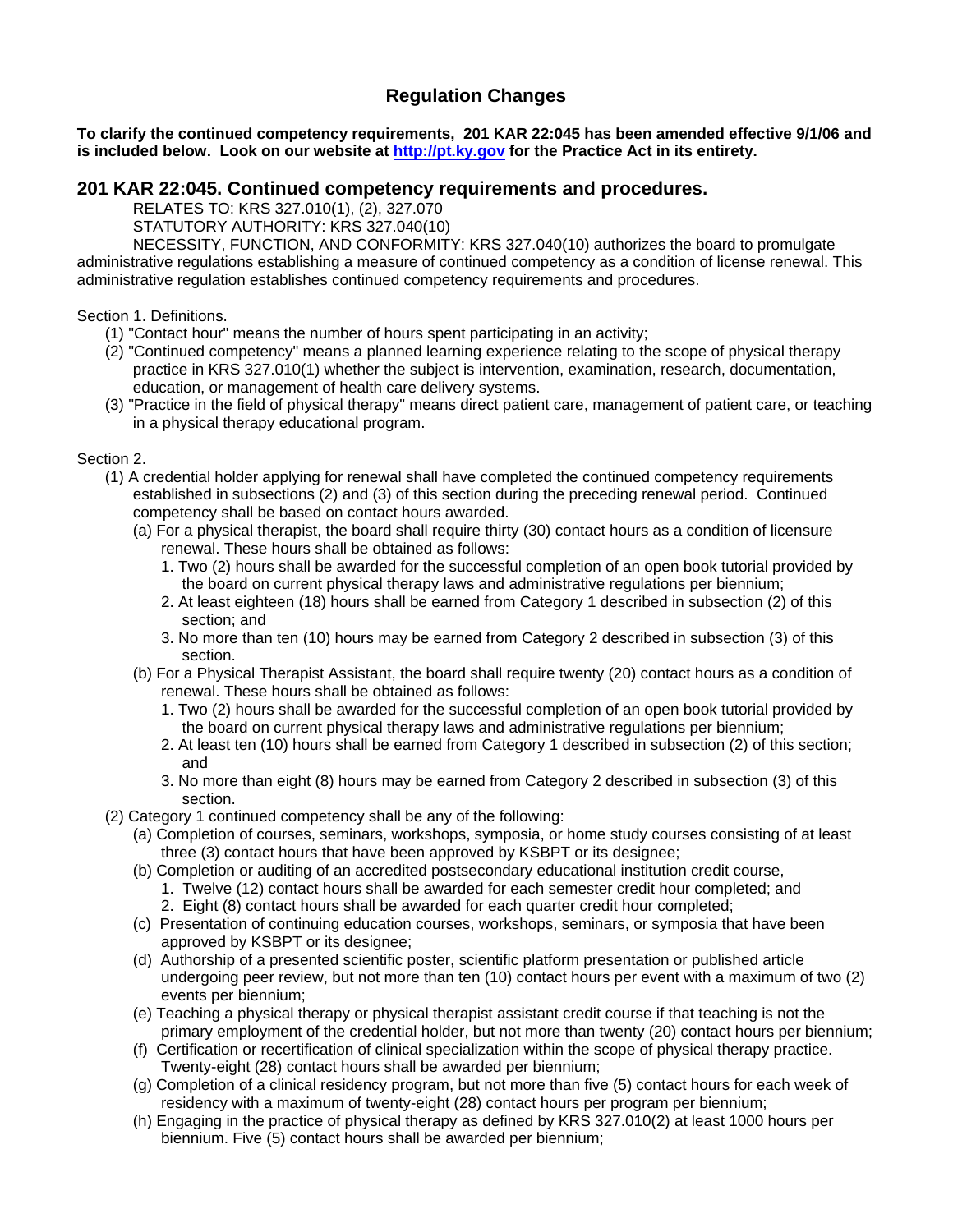- (i) Appointment to the Kentucky Board of Physical Therapy. Four (4) contact hours shall be awarded per biennium;
- (j) Election or appointment to a position of the KPTA, APTA or Federation of State Boards of Physical Therapy (FSBPT) as an officer or committee chair. Four (4) contact hours shall be awarded per biennium; or
- (k) Member of a committee or task force for one (1) of the organizations in Section 2(2) paragraph (i) or (j) of this administrative regulation. One (1) contact hour shall be awarded per biennium.
- (3) Category 2 continued competency shall be any of the following:
	- (a) Self-instruction from reading professional literature. One (1) contact hour shall be awarded per biennium;
	- (b) Attendance at a scientific poster session, lecture, panel or symposium. One (1) contact hour for each hour of activity. A maximum of two (2) contact hours shall be awarded per biennium;
	- (c) Clinical instructor for a CAPTE approved educational program. Continued competency shall be one (1) contact hour per sixteen (16) hours of student supervision;
	- (d) Participation in a physical therapy inservice or study group consisting of two (2) or more physical therapists or physical therapist assistants. A maximum of two (2) contact hours shall be awarded per biennium;
	- (e) Participation in community service related to health care. A maximum of two (2) contact hours shall be awarded per biennium; or
	- (f) Member of the APTA. One (1) contact hour shall be awarded per year and a maximum of two (2) contact hours per biennium;
- (4) Documentation of compliance.
	- (a) Each licensee shall retain independently verifiable documentation of completion of all continued competency requirements of this administrative regulation for a period of three (3) years from the end of the biennium;
	- (b) The licensee shall, within thirty (30) days of a written request from the board, provide evidence of continued competency activities satisfactory to the board; and
	- (c) Any licensee who fails to provide evidence of the continued competency activities or who falsely certifies completion of continued competency activities may be subject to disciplinary action pursuant to KRS 327.070. (eff. 9/1/06)

### **Continued Competency Audit Process**

Several inquiries have been received at the Board office concerning continued competency. Because this is a new requirement for license renewal, many of you have questions.

 First and foremost, when you earn your CE contact hours, record them on your tracking form. You can find this on our web site at http://pt.ky.gov. 201 KAR 22:045 Section 2(4)(a) states: *each licensee shall retain independently verifiable documentation of completion of all continued competency requirements of this administrative regulation for a period of three (3) years from the end of the biennium*. This means, YOU keep the proof of contact hours. Do not send them to the Board office unless you are audited.

 The auditing process will probably take place in May, 2007. If your name is selected to participate in the audit, you will receive an audit letter with instructions on the documentation you are to send to the Board office. The documentation required will be items such as: certificate of completion, dates and names of articles read, date and place of community service or inservice with a verifiable signature, etc.

 Individuals that are non-compliant with the audit requirements will be offered the right to enter into a legal agreement and the appropriate fine will be issued. If a legal agreement is not agreed upon, you will be given the right to a Board hearing.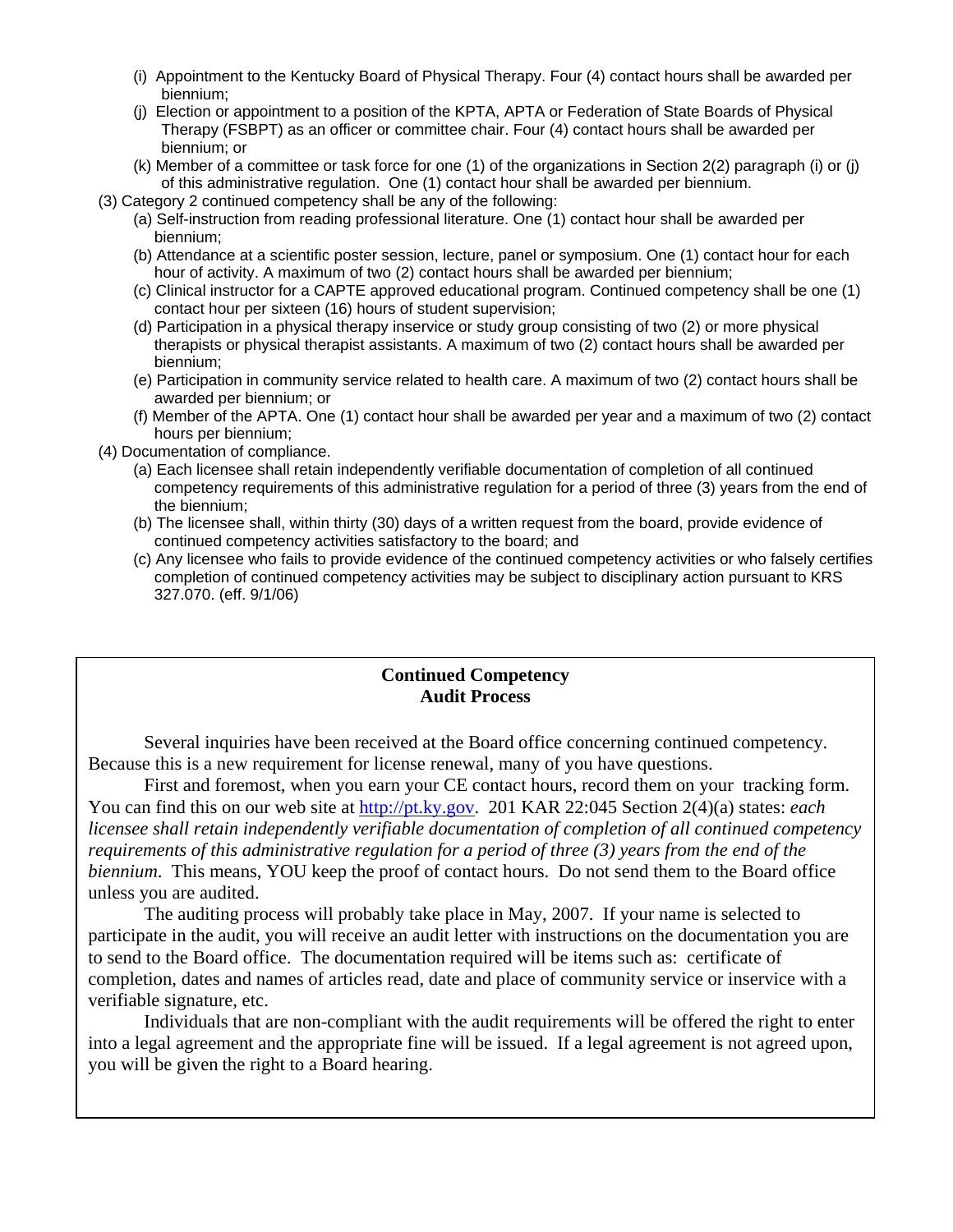### **Renewal is Coming!!!**

- Renewal will be offered online beginning January 2007. We encourage everyone to take advantage of this. The renewal site is a secure system, protected by firewalls. Using any computer with Internet access, you can renew 24 hours a day, 7 days a week and receive instant notification that your renewal information has been received.
- The Board will be sending out information the first week of January with instructions on how to renew online. Renewal forms will not be mailed out this year.
- **Paper renewal applications will be available on the website to download and complete to send into the** Board office.
- Address changes: You can go online to change your address and work site information. In the past, the credential holder could list up to 4 worksites. Because our database continues to grow, we are only posting 2 worksites.

### **Continued Competency**

Credential holders in Kentucky may renew their credential beginning January 1, 2007 and must renew by March 31, 2007. This is the first biennium in which continuing competency is required for renewal. The contact hours must have been earned from January 1, 2005 through March 31, 2007. The breakdown of hours is listed below:

- 1. **Open Book Tutorial**, also known as **Jurisprudence Exam (JE)** is required to renew your credential. This will count as 2 hours towards your total continuing education hours needed. How can I take this exam?
	- A. Go to http://pt.ky.gov and take it online for \$10.00.
	- B. Schedule an appointment to come into the Board office. This will only be offered through December 2006, so don't wait!
	- C. Look on the website at  $\frac{http://pt.ky.gov}$  for places throughout the state where the exam is being offered.
- 2. **Physical Therapists** An additional 28 contact hours of continuing education.
	- A. Category 1 at least 18 contact hours required; all 28 hours may be earned in Category 1.
	- B. Category 2 no more than 10 contact hours; none is required in Category 2.
- 3. **Physical Therapist Assistants** An additional 18 contact hours of continuing education.
	- A. Category 1 at least 10 contact hours required; all 18 hours may be earned in Category 1.
	- B. Category 2 no more than 8 contact hours; none is required in Category 2.
- 4. **2005 and 2006 Graduates**: New graduates have met the continuing competency hours from their educational credit hours. You are still required to take the Jurisprudence Exam if you have not already done so at your school.
- 5. **201 KAR 22:045 §2(2)(a):** *Completion of courses, seminars, workshops, symposia, or home study courses consisting of at least three (3) contact hours that have been approved by KSBPT or its designee*. Those courses that have been taken with less than 3 contact hours before October 1, 2006, will be accepted for this biennium.

#### **6. How do you know if a course is approved for continued competency?**

Approved courses are posted on our website at http://pt.ky.gov/cce The KY Board of Physical Therapy has an agreement with the Kentucky Physical Therapy Association (KPTA) to review and approve these courses. Applications to submit a course for approval as an individual or provider may be found on this same website.

Courses that have been approved by other PT licensing boards, APTA and its components will be accepted by Kentucky and do not have to be submitted to KPTA for approval. These courses will not be listed on our website unless they are submitted to KPTA.

**Do not send any certificates or proof of continued competency unless you are audited by the Board. Retain your documentation for a period of three years from the end of the 2 year renewal cycle, which ends March 31, 2007.**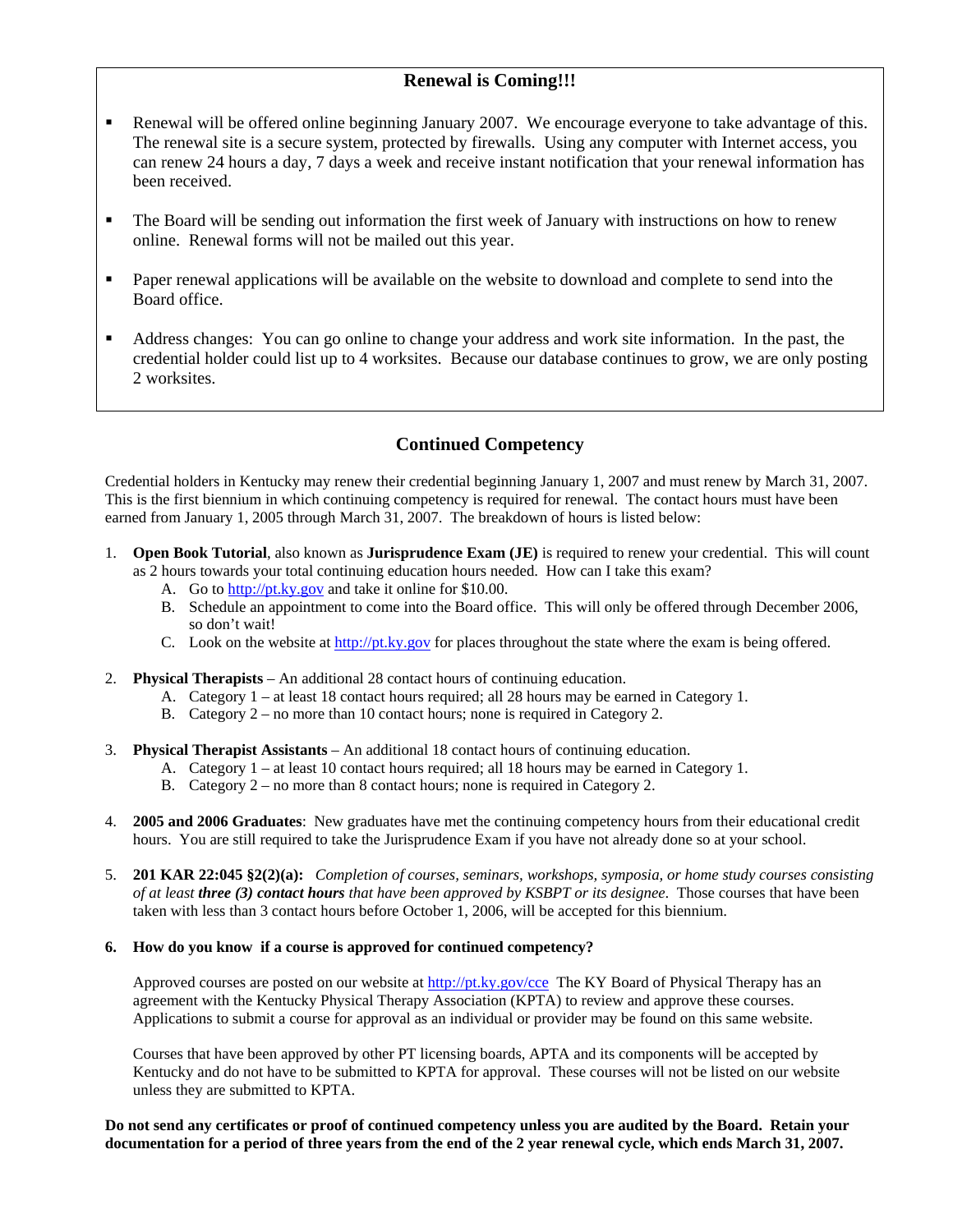### **Disciplinary Actions February 2006 – August 2006**

 The following is a summary of disciplinary actions taken by the Board since the last Newsletter was published. It is intended as a summary for informational purposes only. All information is believed to be accurate. However, complete terms of each disciplinary action are contained in the Board's records. Monetary amounts paid to the Board may reflect the investigative costs and not necessarily the scope and severity of the violation(s).

### **James Richard Roe, PT-003294 Date: 2/23/06**

**Alleged Violations:** KRS 327.070(2)(a)

**Order and Notice of Immediate, Temporary Suspension of Kentucky License issued February 23, 2006.** Previously Conditional Grant of Physical Therapy License reinstated January 19, 2006. Hearing to be held.

### **Bruce Taylor, PT-003707** Date: 5/31/2006

**Alleged Violations:** KRS 327.070(2)(k).

**Hearing held before the full Board. Findings of Fact, Conclusions of Law, and Final Order issued:** Violation KRS 327.070(2)(k) by failing to comply with Settlement Agreement dated July 21, 2005. Probation extended one additional year, \$500 fine.

### **Cease & Desist Orders February through August 2006**

**The following is a list of violations of KRS 327.020(3)** "*It shall be unlawful for any person, or for any business entity, its employees, agents, or representatives to use in connection with his or its name or business activity the words "physical therapy," "physical therapist," "physiotherapy," "physiotherapist," "registered physical therapist," the letters "P.T.," "L.P.T." or any other words, letters, abbreviations or insignia indicating or implying directly or indirectly that physical therapy is provided or supplied or to bill for physical therapy unless such physical therapy is provided by or under the supervision of a physical therapist licensed and practicing in accordance with this chapter."* 

David Zembra, Jr., D.C., Atlas Orthogonal Chiropractic, Louisville, advertising on the internet that he performs "Physical Therapy" and office personnel using the words "physical therapy" in connection with communications to the public in the chiropractic office.

#### **\*\*\*\*\*\*\*\*\*\*\*\*\*\*\*\*\*\*\***

*Kentucky Board of Physical Therapy v. Dubin Orthopaedic Centre, P.S.C*. An Opinion and Order of the Franklin Circuit Court dismissed the case brought by the Board regarding enforcement of KRS 327.020(3). An Appeal has been filed by the Board in the Kentucky Court of Appeals.